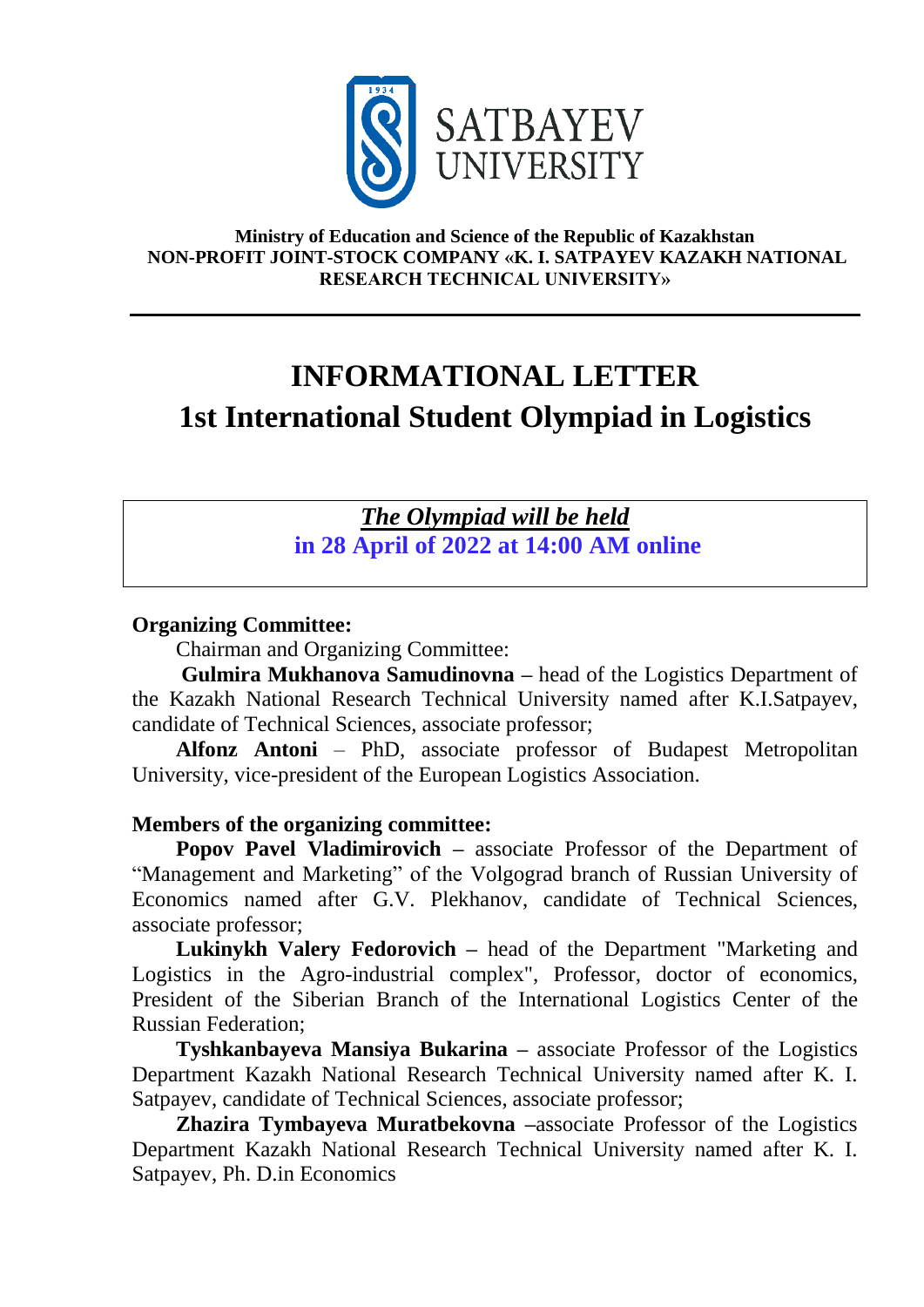#### **Coordinator of the Olympiad:**

**Bolatkyzy Saltanat** – assistant professor of the department of logistics Kazakh National Research Technical University named after K. I. Satpayev, Ph.D.in Economics

#### **THE GOAL OF THE OLYMPIAD**

Promote the professional development of students in the fields of freight transport, transport infrastructure and supply chain management and encourage creative and scientific activity of students.

#### **THE ORDER OF THE OLYMPIAD**

The Olympiad is held online**. Languages of the event:** Kazakh, Russian, and English.

**Olympiad task includes** tests, tasks, and essays. Teams of students participate. No more than 2 participants are allowed in one team.

Winners and prize-winners in individual and team competitions will be awarded with valuable prizes and certificates.

Tasks will be completed in the platform **socrative.com**. Link to the test performed in platform **socrative.com**, will sent a few minutes before the start date Olympics to the e-mail address specified in the application. The task completion time is 1 hour. After the time has elapsed, the link to the task will be closed. If the link is not received before 14:05, please send a request to the Olympiad coordinator's e-mail address [s.bolatkyzy@satbayev.university.](mailto:s.bolatkyzy@satbayev.university)

#### **OLYMPIAD PROGRAM**

#### **28 April 2022 г.**

| <b>Time</b> | Event                                                        |
|-------------|--------------------------------------------------------------|
| 13:55       | Sending a link to a task to socrative.com                    |
|             | 14:00-15-15:00   Completing the Olympiad task                |
| 15:00-16:00 | Work of the organizing committee on checking completed tasks |
| 16.00       | Sending out results and certificates in pdf format.          |

#### **CONDITIONS FOR PARTICIPATION IN THE OLYMPIAD**

Eligibility to participate in the  $1<sup>st</sup>$  The International Logistics Olympiad is organized by university teams consisting of 2 students (full-time students studying undergraduate programs) and one supervisor. The number of teams from one university – not limited.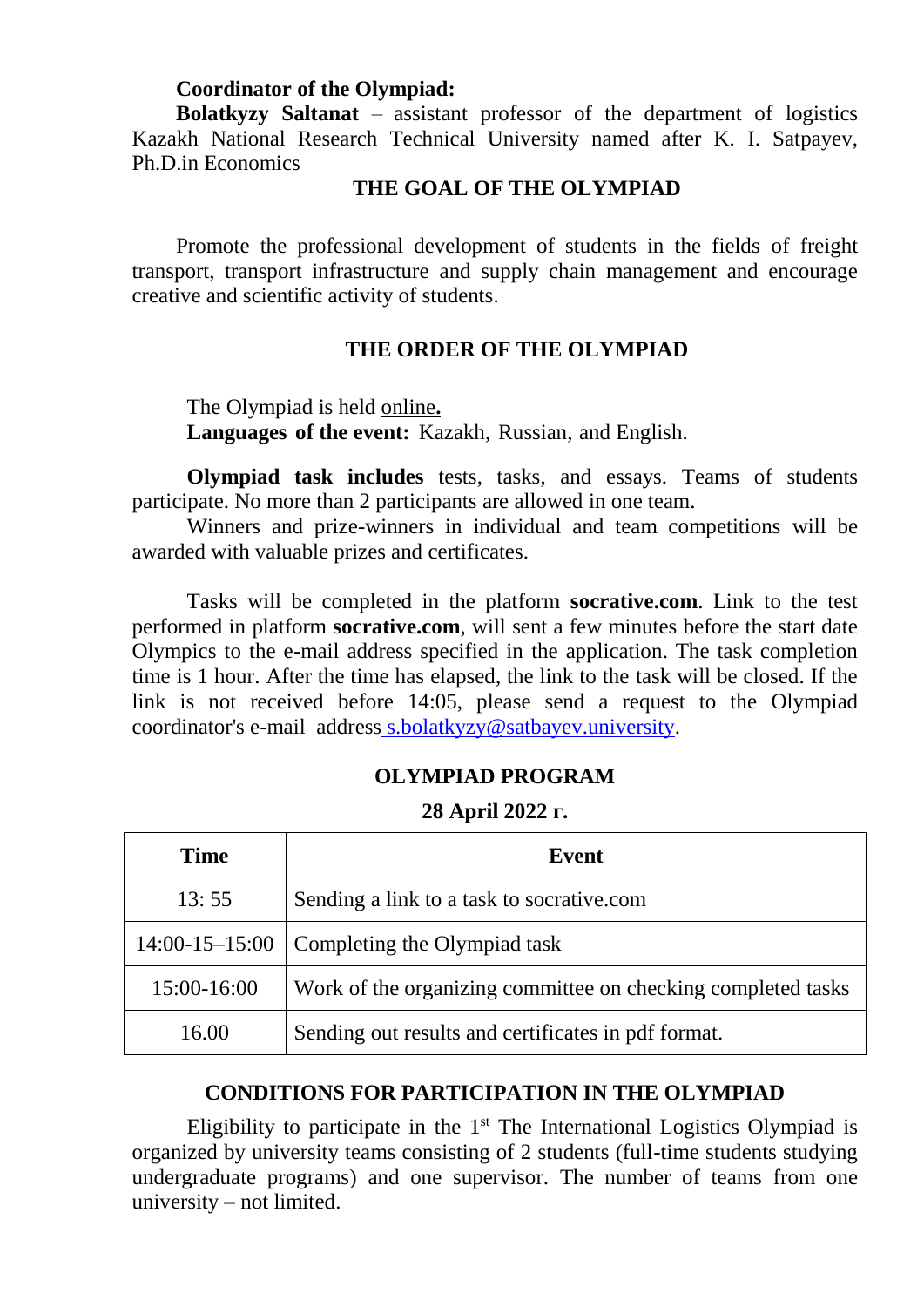*There is no registration fee for participation in the Olympiad.* To participate in the 1<sup>st</sup> International Logistics Olympiad, please send your application (appendix) to the Coordinator by April 26, 2022 **Bolatkyzy Saltanat**  e-mail: [s.bolatkyzy@satbayev.university](mailto:s.bolatkyzy@satbayev.university)

#### **Contacts**

## **Kazakh National Research Technical University named after K. I. Satpayev Institute of Project Management after E.A. Turkebayev Logistics Department**

*If you have any questions, please contact*: **Almaty, 050013, 22a Satpayev Street, The main academic building (GUK)**, from the side Baitursynov street, room №401, 403, 410 Coordinator of the Olympiad: **Bolatkyzy Saltanat**, e-mail: [s.bolatkyzy@satbayev.university](mailto:s.bolatkyzy@satbayev.university) phone: 8-707-769-60-77, WhatsApp: 8-705-769-60-77